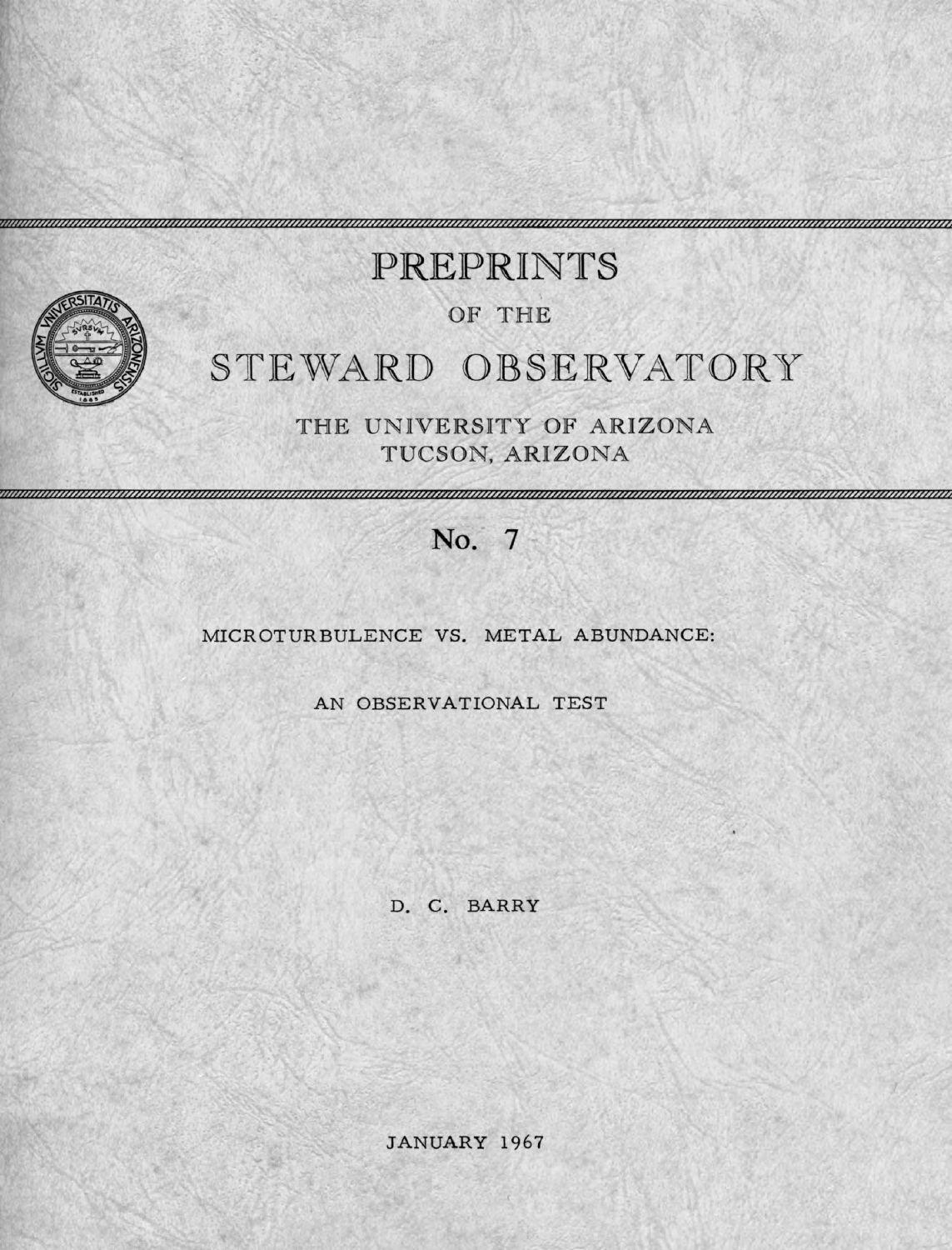MICROTURBULENCE VS. METAL ABUNDANCE:

AN OBSERVATIONAL TEST

by

 $\sim 10^7$ 

 $\mathcal{L}_{\mathcal{L}}$ 

D. C. Barry

Steward Observatory

University of Arizona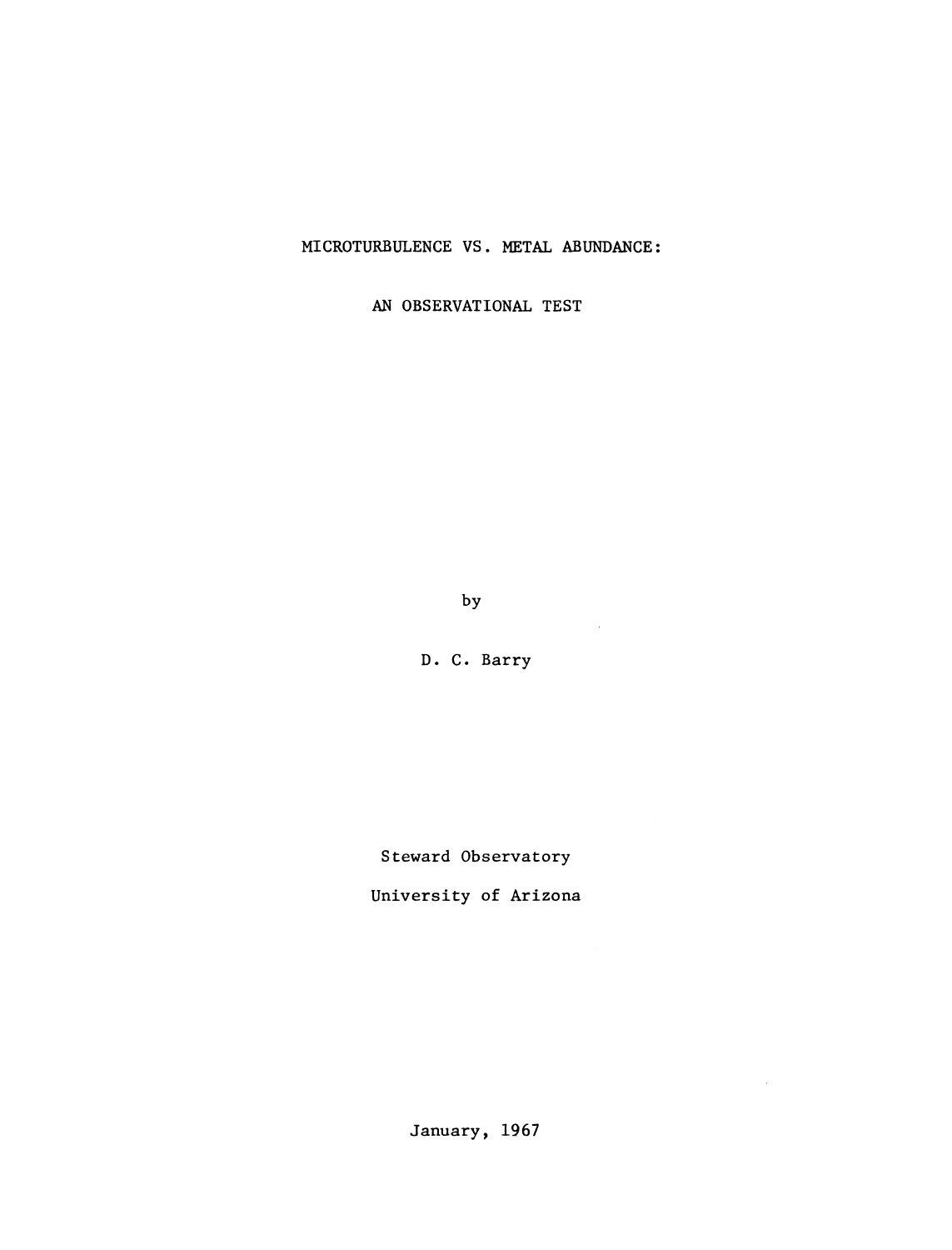#### MICROTURBULENCE VS. METAL ABUNDANCE:

#### AN OBSERVATIONAL TEST

Conti and Deutsch (1966) have proposed that variations in the Stromgren  $m_1$  index observed in solar type dwarfs are due to differences in microturbulence. More recently, Conti and Deutsch (1967) have corrected an error in their expression for the line blocking occurring in each of the pass-bands of the uvby system but again state that  $\underline{m}_1$  remains appreciably more sensitive to changes in microturbulence than to changes in abundance. A statistical analysis of  $uvby$  and H $\beta$  photometric data for</u> late F dwarfs has been made in order to determine quantities directly comparable to Conti and Deutsch's corrected numerical values for the sensitivities of the Stromgren indices  $m_1$  and  $b-y$  to changes in abundance and microturbulence. This analysis indicates, however, that the observed variation in the  $\underline{m}_1$  index is due primarily to variations in abundance not to differences in microturbulence. Furthermore, it shows that the  $\beta$ index is less affected by abundance blanketing than the  $\underline{b}-\underline{y}$  index and is therefore a more accurate indicator of effective temperature.

Conti and Deutsch (1967) have given the sensitivity of the Strömgren indices to microturbulent blanketing in the form  $\delta m_1/\delta[V]$  and  $\delta(b-y)/\delta[V]$ - where [V] is a parameter incorporating the velocity of microturbulence and the partial derivatives are from their (1966) formalism. A ratio of the sensitivities of the two indices to changes in microturbulence of 6.4 is obtained by dividing their tabulated numerical value of the first quantity by that of the latter. Similarly,  $\delta \underline{m}_1 / \delta$  [Fe/H] divided by  $\delta(\underline{b}-\underline{y})/\delta$ [Fe/H] is the ratio of the sensitivities of the Stromgren indices to a change in metallic abundance. Its value is 1.6.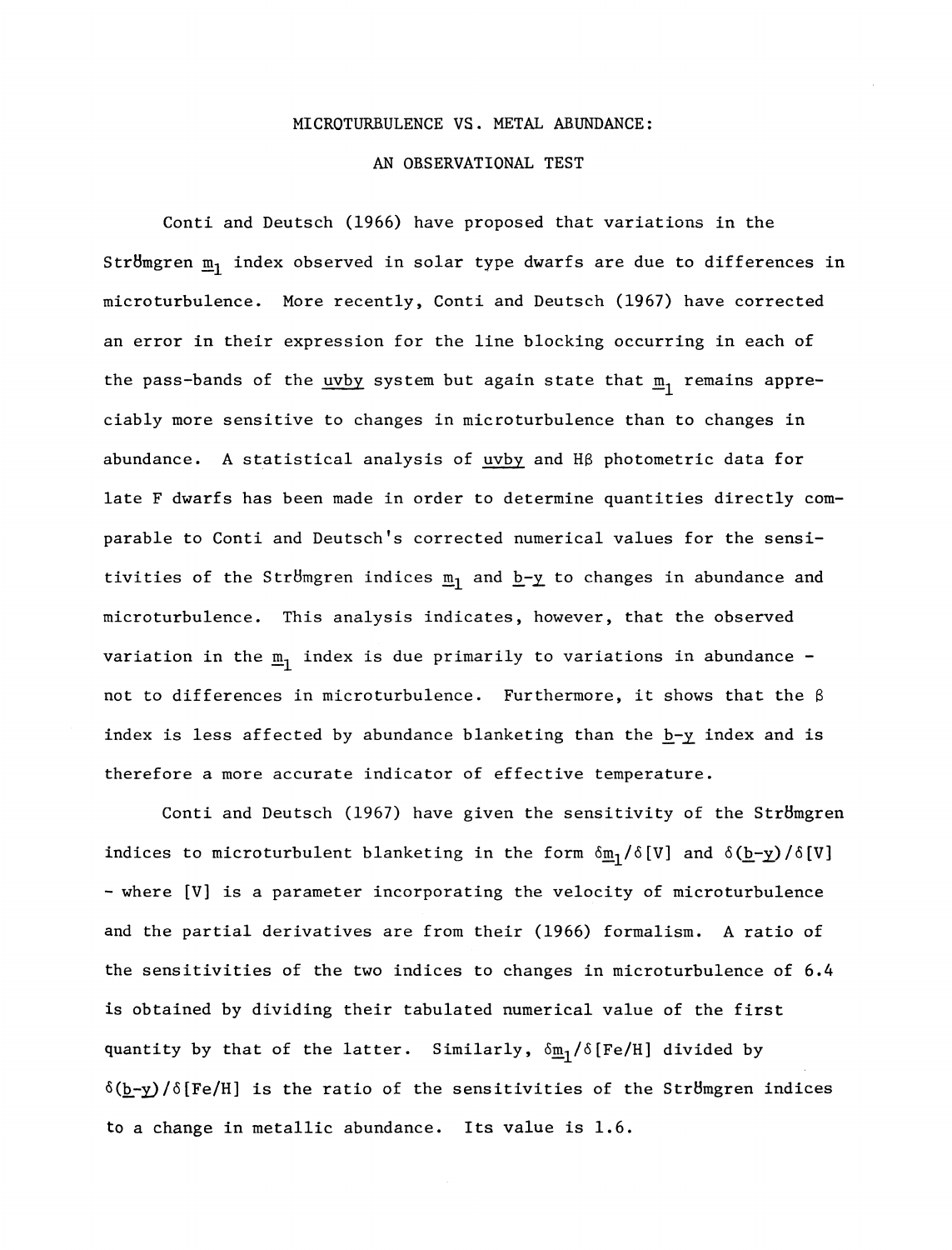For the purpose of making an observational test, the partial derivatives may be replaced by small differential changes in the indices due to small differential changes in either microturbulence or abundance while holding the effective temperature constant. Specifically, if the observed ratio of the deviation in  $\underline{m}_1$  to the deviation in  $\underline{b}-\underline{y}$  ( $\Delta \underline{m}_1/\Delta[\underline{b}-\underline{y}]$ ) from the values of these indices in a normal solar type dwarf of the same effective temperature were found to be 1.6 rather than 6.4, we would conclude that the cause of the deviations is an abundance difference rather than a difference in microturbulent velocities.

The ß index described by Crawford and Mander (1966) has been found in a preliminary investigation by the author to be a relatively accurate indicator of effective temperature for the late F dwarfs. It is felt that a detailed theoretical calculation of the sensitivity of the  $\beta$  index to turbulence blanketing would confirm these results. Since the effect of turbulence blanketing is to increase slightly the strength of Hß while greatly increasing the strength of the nearby metallic lines, the net effect on the  $\beta$  index would be expected to be very small. Abundance blanketing, however, will tend to decrease the  $\beta$  index by raising the opacity and decreasing the strength of Hß while leaving the nearby metallic lines largely unaffected.

Crawford, Barnes, Faure, Golson and Perry (1966) have published ß indexes for the 1217 A and F type stars measured on the uvby system by Stromgren and Perry (1967). Using a mean representation of their  $\beta$  - $(b-y)$  relation (Crawford, et al., 1966), it is possible to determine the color a dwarf of a given effective temperature and abnormal abundance would have had if it were of normal metallic abundance. The difference between this color and the observed color is a measure of the change in color

 $-2-$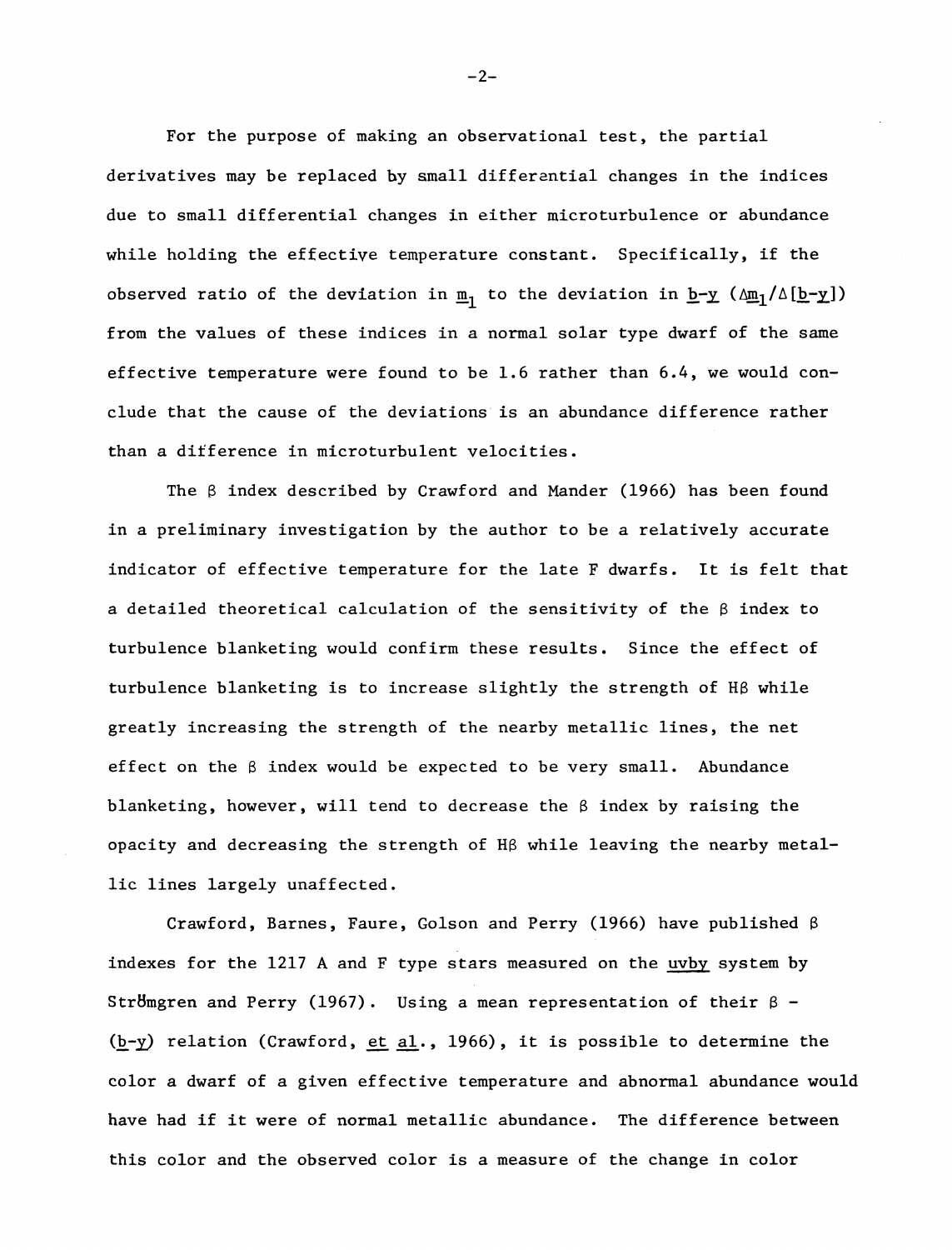index due to a change in metallic abundances at a fixed effective temperature.

The change in the  $\underline{m}_1$  index due to a change in abundance for a star of fixed effective temperature is found by subtracting the  $\underline{m}_1$  value for a normal star of that effective temperature from the observed  $\underline{m}_1$  value. A mean relation between  $\underline{m}_1$  and  $\underline{b}-\underline{y}$  is required for this calculation. This mean relation shown in Figure 1 was obtained by plotting all of the dwarf stars having <u>uvby</u> photometry (Strömgren and Perry, 1967) on an  $\underline{m}_1$  - (b-y) diagram and drawing in a smooth curve along the apparent center line of the distribution. All high luminosity stars were eliminated from the discussion by making use of the  $c_1$  index as described by Stromgren (1963). The same relation for the Hyades (Crawford and Perry, 1966) is shown approximately  $0^{\text{m}}$ 015 above the mean relation for normal dwarfs.

A sample of 72 late F dwarfs of abnormally high  $\underline{m}_1$  was selected for a statistical analysis of the ratio of the change in  $m_1$  to the change in  $b-y$ . A positive value of  $\Delta(b-y)$  was found for most of these unreddened stars by using the  $\beta$  - ( $\underline{b-y}$ ) relation in the usual fashion for determining color excesses. Values of  $\Delta m_1$  (positive) for each star were obtained by subtracting the  $\underline{m}_1$  value given by the mean relation in Figure 1 (normal star) at the normal color index (as indicated by the  $\beta$  index) from the measured  $m_1$  for each star.

The absolute frequency function of the ratio

$$
R = \Delta \underline{m}_1 / \Delta (\underline{b} - \underline{y}) \tag{1}
$$

is given in Figure 2. The high frequency of occurrence of values of  $1 < R < 2$  as compared with  $6 < R < 7$  strongly indicates that the effect on the  $m_1$  index of differences in microturbulence among these stars is completely dominated by the effect of variations in the metallic abundances.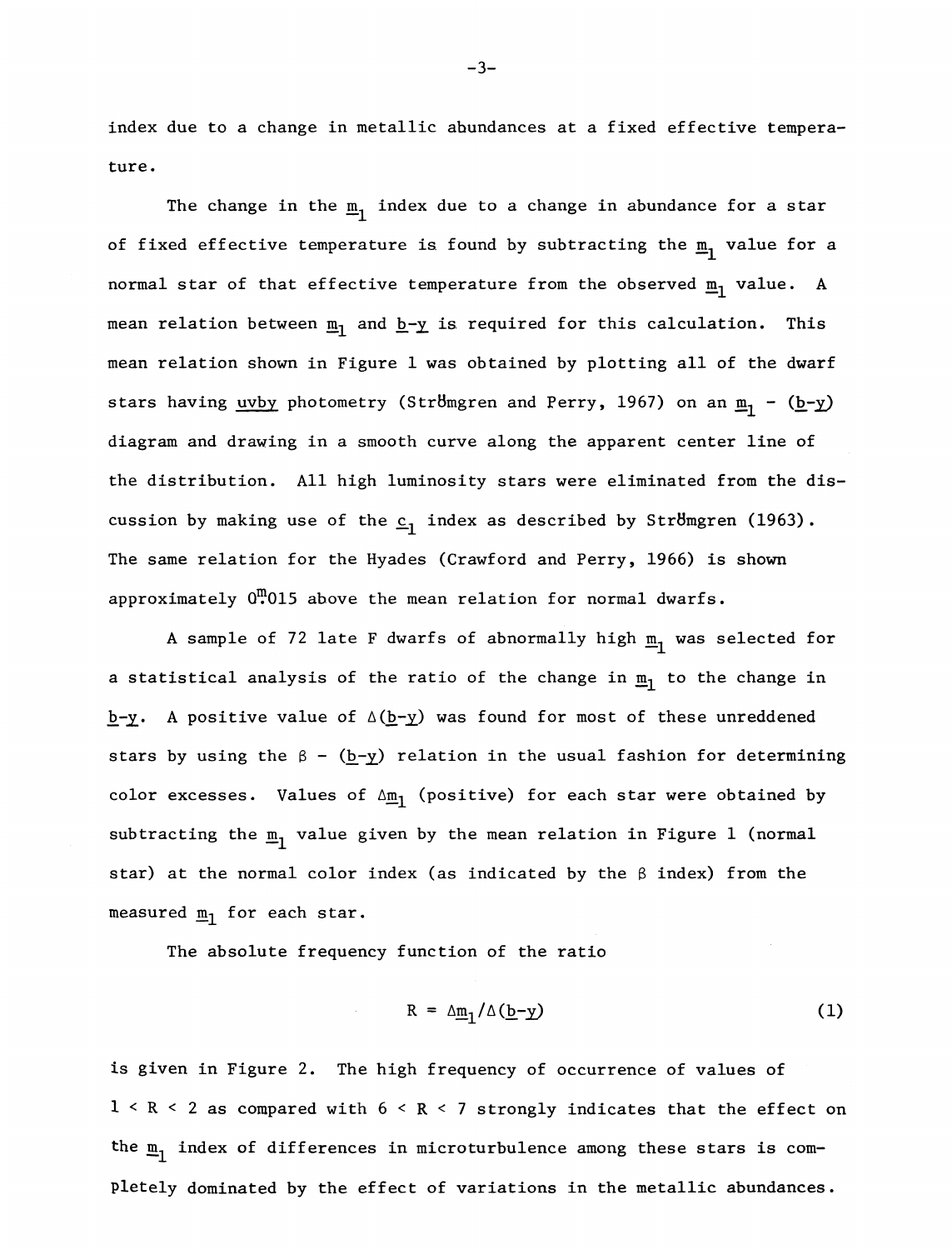A second test was carried out using a sample of 61 late F dwarfs of abnormally low  $\underline{m}_1$ . Most of these were found to have negative color excesses - i.e., their measured colors are too blue for their respective effective temperatures. The absolute frequency function of R for this group is given in Figure 3. The high frequency of occurrence of  $1 < R <$ 2 gives further evidence of the dominance of abundance variations over variations in microturbulent velocities as the chief source of variations in  $m_1$  at a fixed effective temperature.

The effect of interstellar reddening on these results would be to destroy the peak at  $1 < R < 2$  in Figure 3 while shifting the peak in Figure 2 to lower values of.R. The effect of abundance blanketing on the  $\beta$  index would be to destroy the peaks in both distributions. Hence, neither effect can alter the frequency distribution of R toward the [V] value.

The numerous but statistically insignificant negative values of R in Figures 2 and 3 are probably caused by scatter in the photometry. The distribution of negative values of R is found to be very sensitive to the mean  $\beta$  - (b-y) relation used. For example, if the mean relation were drawn redward by  $0^{\text{m}}$ 008, a large number of the negative ratios (R) in the low  $\underline{m}_1$  sample would become positive and make the distribution even more convincing. However, this same shift would make a number of positive values of R in the high  $\underline{m}_1$  diagram become negative such that the peak at 1 < R < 2 would disappear. Since the distributions of the negative values of R in Figures 2 and 3 are similar we feel that the  $\beta$  - (b-y) relation used in this paper adequately represents the mean of the distribution given in Figure 2 of Crawford, Barnes, Faure, Golson and Perry (1966).

 $-4-$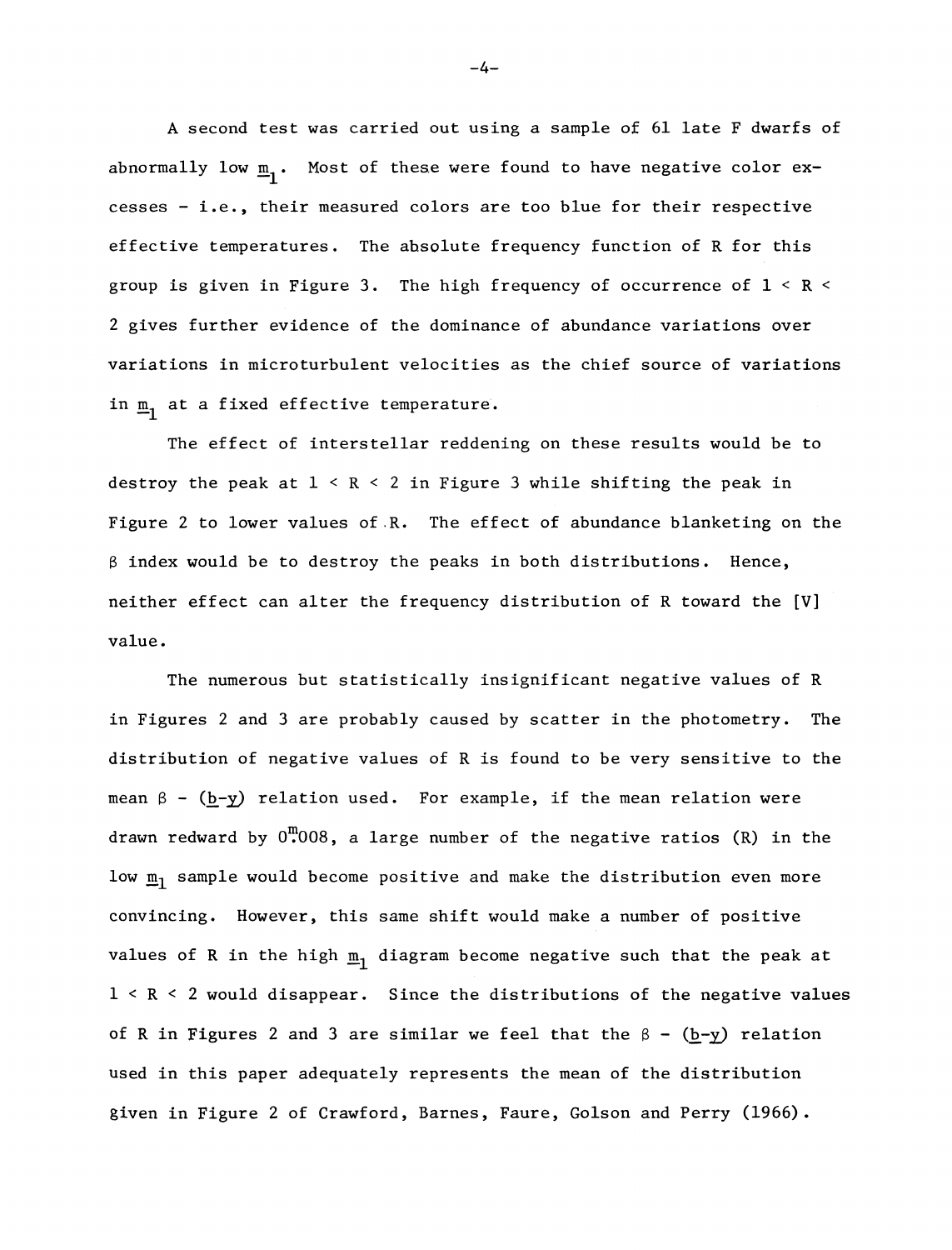Further support for this conclusion and for the assumption that the  $\beta$  index is a blanketing free indicator of effective temperature, and further evidence that the  $\underline{m}_1$  index actually is a measure of differences in abundance is given by the Hyades photometry of Crawford and Perry (1966). Since the Hyades have abnormally high metallic abundances by  $0^{10}$ 015 (Figure 1), the above interpretation leads one to expect that the Hyades  $\beta$  - (b-y) relation for late F dwarfs will lie approximately 0.009 to the red  $[\Delta(\underline{b}-y) = 0 \cdot \ldots \cdot 0 \cdot 15 / R = 0 \cdot \ldots \cdot R = 1.6]$  of the same relation for normal dwarfs. A comparison of the mean relation used in this paper with that of Hyades does reveal a shift of  $0.008 \pm .002$  magnitudes.

Wallerstein (1962) has obtained spectroscopically the variation of [V] with [Fe/H] for G dwarfs. Its slope is such that the effect of a given change in [Fe/H] is four times more effective in changing  $\underline{m}_1$  than is the corresponding variation in [V] and is therefore compatible with the evidence given by the photometry.

We can conclude from the above photoelectric data alone, that b-y is affected by abundance blanketing in the late F dwarfs; that the  $\beta$ index is a more accurate indicator of effective temperature than  $\underline{b}-\underline{y}$ ; and that the  $\underline{m}_1$  index primarily measures changes in the metallic abundances of these stars.

I wish to express thanks to H. Abt, R. Cromwell, W. Fitch, T. Swihart, and R. Weymann for helpful discussions of this problem. I am also grateful to P. Conti and A. Deutsch, B. Strömgren and C. Perry for making preprints of their papers available.

Don C. Barry

January 18, 1967 Steward Observatory University of Arizona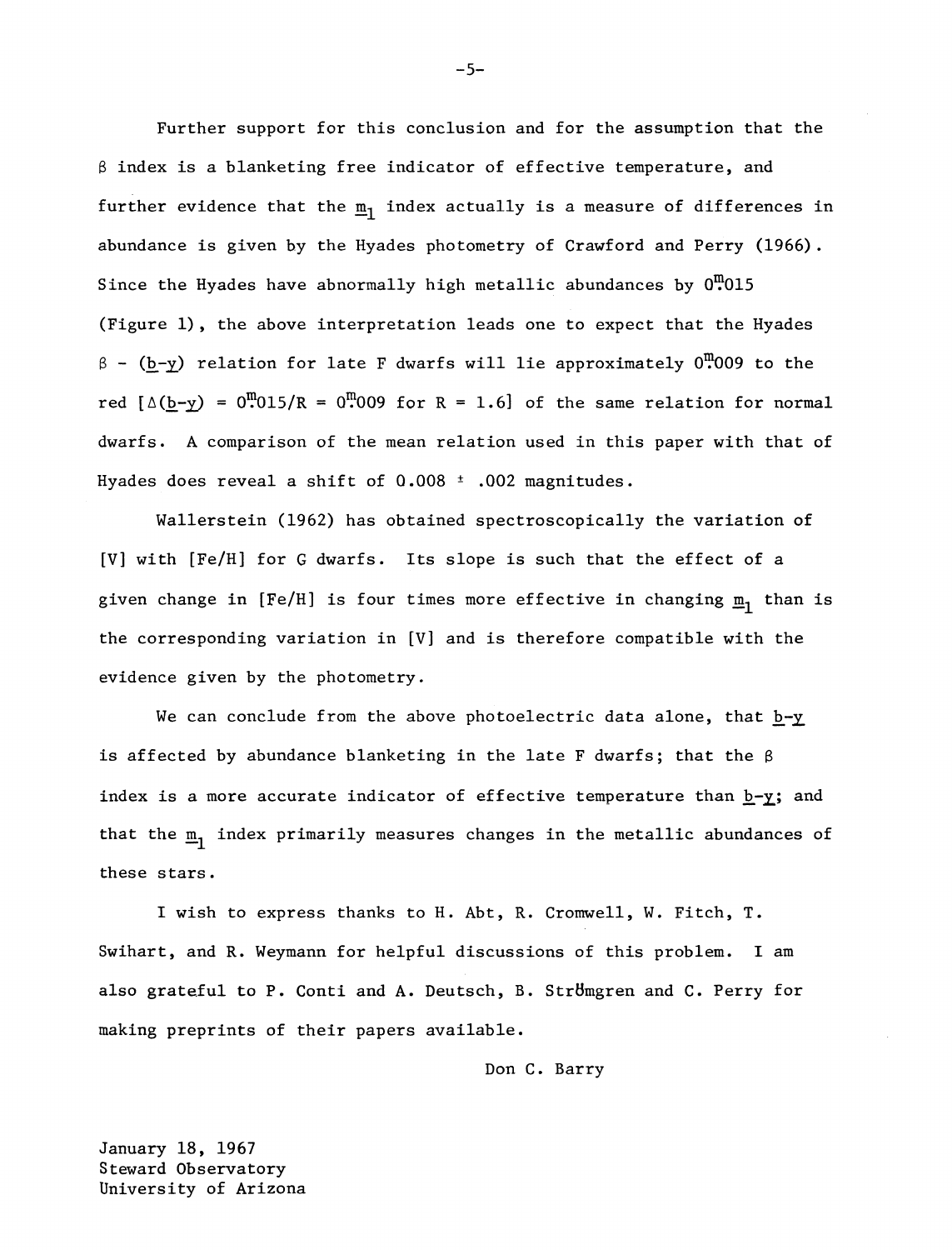#### REFERENCES

- 1. Conti, P. S., and Deutsch, A. J., 1966, Ap. J., 145, 742.
- 2. \_\_\_\_\_\_\_\_\_\_., 1967, ibid., in press.
- 3. Crawford, D. L., and Mander, J. V., 1966, A. J., 71, 114.
- 4. Crawford, D. L., Barnes, J. V., Faure, B. Q., Golson, J. C., and Perry, C. L., 1966, A. J., 71, 709.
- 5. Crawford, D. L., and Perry, C. L., 1966, A. J., 71, 206.
- 6. StrBmgren, B., 1963, Stars and Stellar Systems, edited by K. Aa. Strand (Chicago: University of Chicago Press), Vol. 3, Chap. 9.
- 7. Strömgren, B., and Perry, C. L., 1967, in preparation.
- 8. Wallerstein, G., 1962, Ap. J. Suppl., 6, 407.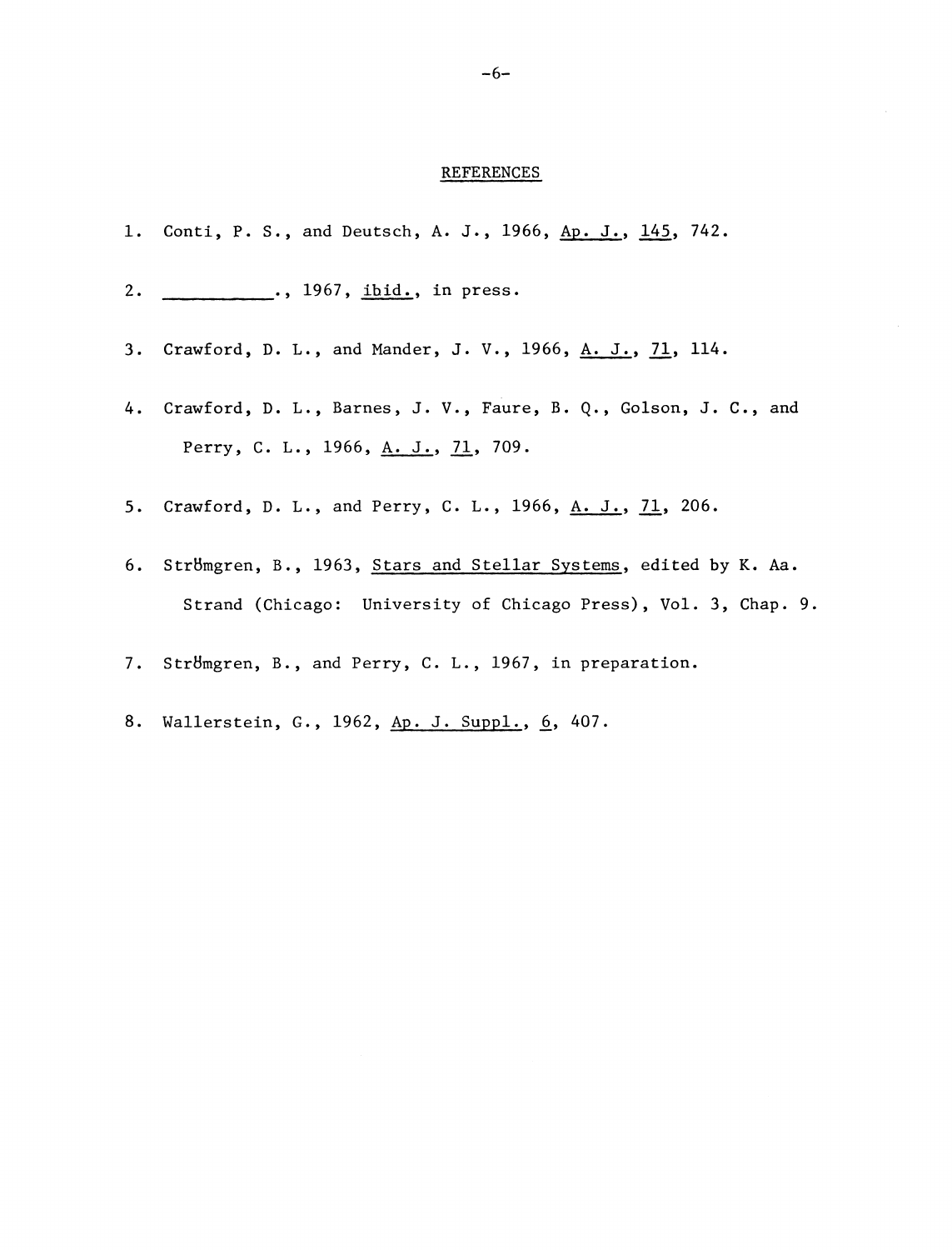

Fig. 1. - The mean  $\underline{m}_1$  - (b-y) relation for the late F dwarfs in the solar neighborhood lies below the same relation for the Hyades.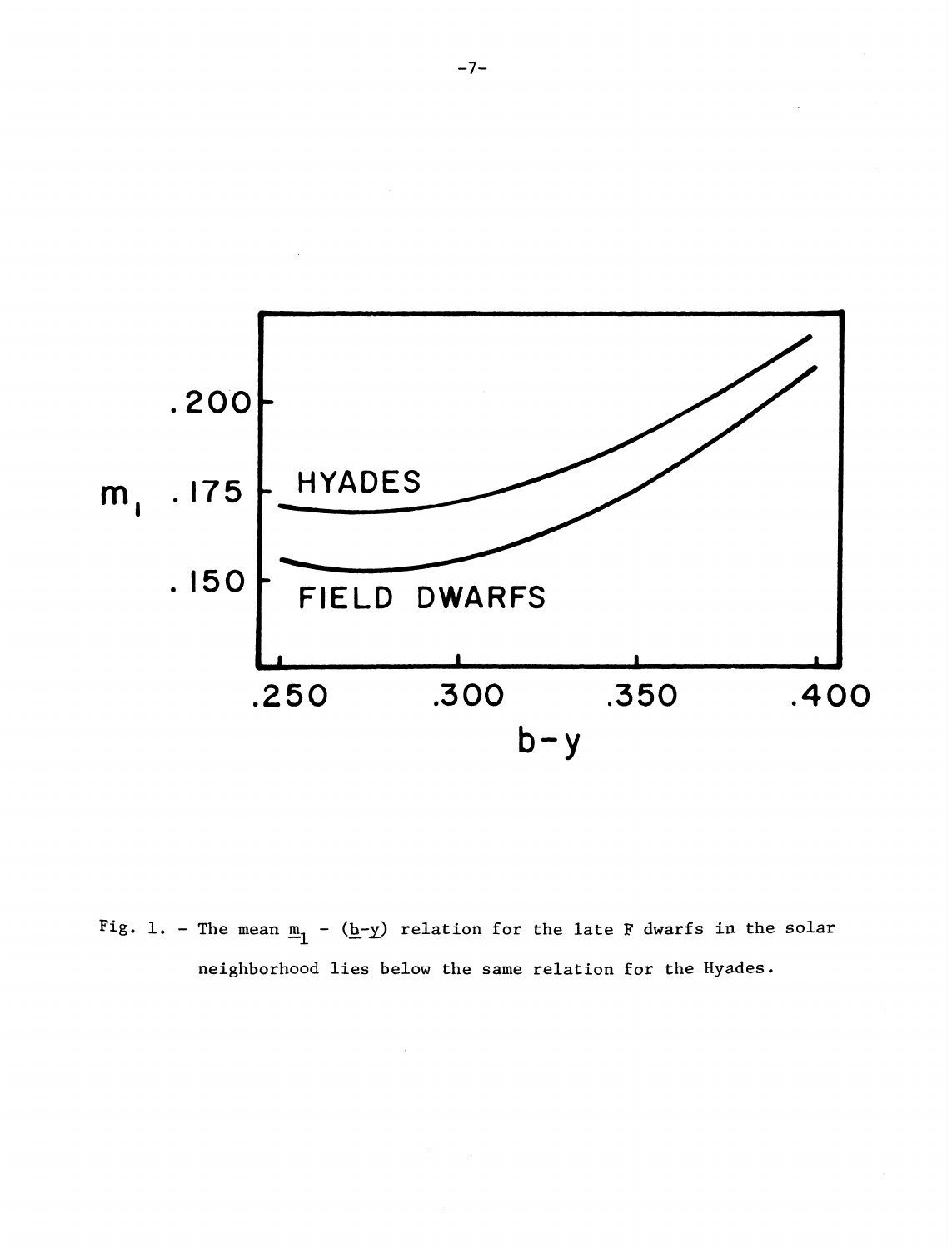

Fig. 2. - The absolute frequency function of R [cf. eq. (1)] for 72 late F dwarfs of abnormally high  $m_1$ . Five of these stars gave  $R < -10$  while six others gave  $R > +10$ .